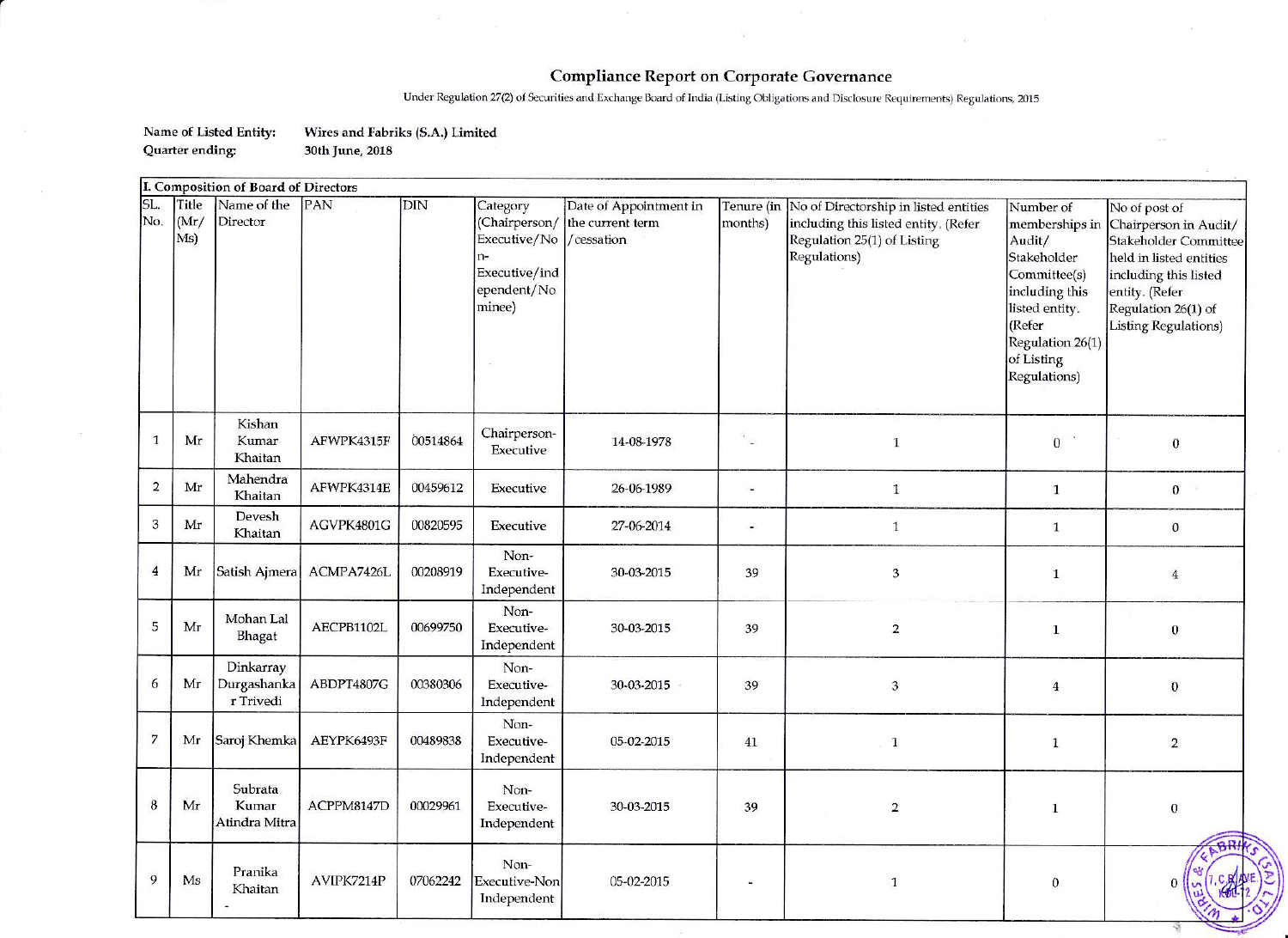| <b>II. Composition of Committees</b>                                                    |                                                     |                                                     |                                                            |                                 |                                                                |                                                                        |  |
|-----------------------------------------------------------------------------------------|-----------------------------------------------------|-----------------------------------------------------|------------------------------------------------------------|---------------------------------|----------------------------------------------------------------|------------------------------------------------------------------------|--|
|                                                                                         |                                                     |                                                     |                                                            |                                 |                                                                |                                                                        |  |
| Name of Committee                                                                       | Name of Committee members                           |                                                     | Category (Executive/Non-<br>Executive/independent/Nominee) |                                 | Category (Chairperson/Member)                                  |                                                                        |  |
|                                                                                         |                                                     | Mr. Satish Ajmera                                   |                                                            | Non-Executive - Independent     |                                                                | Chairperson                                                            |  |
|                                                                                         |                                                     | Mr. Dinkarray Durgashankar Trivedi                  |                                                            | Non-Executive - Independent     |                                                                | Member                                                                 |  |
| 1. Audit Committee                                                                      |                                                     | Mr. Mohan Lal Bhagat                                |                                                            | Non-Executive - Independent     |                                                                | Member                                                                 |  |
|                                                                                         |                                                     | Mr. Saroj Khemka                                    |                                                            | Non-Executive - Independent     |                                                                | Member                                                                 |  |
|                                                                                         |                                                     | Mr. Subrata Kumar Atindra Mitra                     |                                                            | Non-Executive - Independent     |                                                                | Member                                                                 |  |
|                                                                                         |                                                     | Mr. Mahendra Khaitan                                |                                                            | Executive                       |                                                                | Member                                                                 |  |
|                                                                                         |                                                     | Mr. Saroj Khemka                                    |                                                            | Non Executive - Independent     |                                                                | Chairperson                                                            |  |
| 2. Nomination & Remuneration Committee                                                  |                                                     | Mr. Satish Ajmera                                   |                                                            | Non-Executive - Independent     |                                                                | Member                                                                 |  |
|                                                                                         |                                                     | Ms. Pranika Khaitan                                 |                                                            | Non-Executive - Non Independent |                                                                | Member                                                                 |  |
|                                                                                         |                                                     | Mr. Saroj Khemka                                    |                                                            | Non Executive - Independent     |                                                                | Chairperson                                                            |  |
| 3. Stakeholders Relationship Committee                                                  |                                                     | Mr. Dinkarray Durgashankar Trivedi                  |                                                            | Non Executive - Independent     |                                                                | Member                                                                 |  |
|                                                                                         |                                                     | Mr. Devesh Khaitan                                  |                                                            | Executive                       |                                                                | Member                                                                 |  |
| III. Meeting of Board of Directors                                                      |                                                     |                                                     |                                                            |                                 |                                                                |                                                                        |  |
|                                                                                         | Date(s) of Meeting (if any) in the previous quarter | Date(s) of Meeting (if any) in the relevant quarter |                                                            |                                 |                                                                | Maximum gap between any two<br>consecutive (in number of days)         |  |
|                                                                                         | 03.02.2018                                          | 30.05.2018                                          |                                                            |                                 |                                                                | 115                                                                    |  |
| IV. Meeting of Committees                                                               |                                                     |                                                     |                                                            |                                 |                                                                |                                                                        |  |
| Date(s) of meeting of the committee in the<br>Name of the Committee<br>relevant quarter |                                                     |                                                     | Whether requirement of Quorum met<br>(details)             |                                 | Date(s) of meeting of the committee<br>in the previous quarter | Maximum gap between any two<br>consecutive meetings in number of days* |  |
| Audit committee<br>30.05.2018                                                           |                                                     | Yes                                                 |                                                            |                                 | 03.02.2018                                                     | 115                                                                    |  |
| Nomination and<br>30.05.2018<br><b>Remuneration Committee</b>                           |                                                     |                                                     | Yes                                                        |                                 |                                                                |                                                                        |  |
| Stakeholder Relationship<br>Committee                                                   | 30.05.2018                                          |                                                     | Yes                                                        |                                 |                                                                |                                                                        |  |
| Corporate Social<br>Responsibility Committee                                            | 30.05.2018                                          |                                                     | Yes                                                        |                                 |                                                                |                                                                        |  |

 $\mathcal{O}(1)$ 

 $\frac{d\mathbf{r}}{dt}$ 

 $\mathcal{L}$  $\frac{1}{2}$ 

 $\sim$